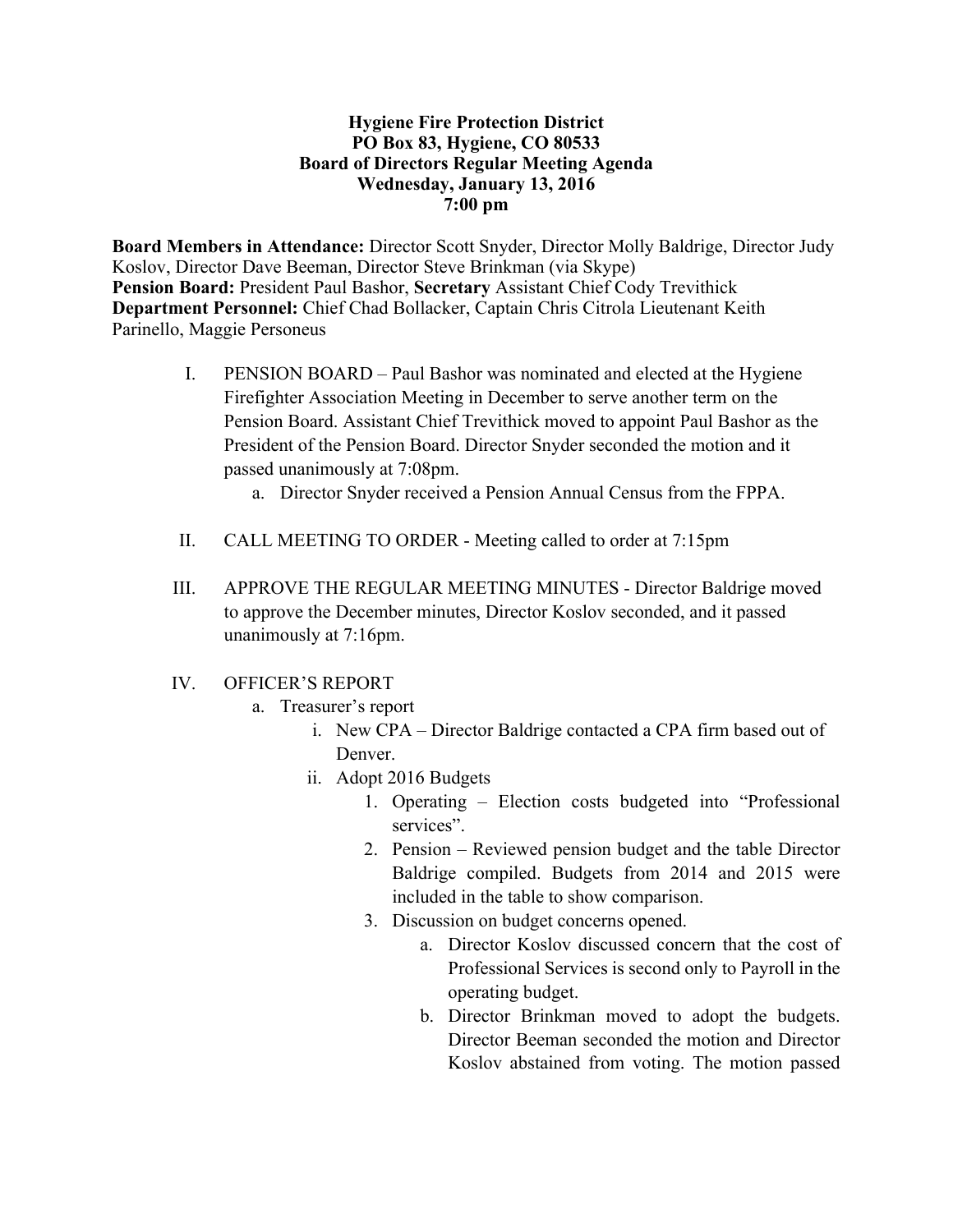with four votes. Director Snyder signed the Resolution/Motion.

- 4. Director Baldrige will email Director Koslov the operating budget for submission to DOLA.
- 5. Board will approve December 2015 financials in the February BOD meeting.
- b. Secretary's report
	- i. Operating budget was submitted to DOLA before the end of the month.
	- ii. SDA Renewal Director Koslov paid this.
	- iii. HFPD Calendar
	- iv. Map Rachel Parinello at The Boulder County Assessor's Office made a set of maps illustrating the District's boundaries.
		- 1. Six parcels are currently in both HFPD and Longmont Fire. These parcels do not need to be removed unless the property owners request it.
		- 2. Director Brinkman suggested exclusion costs be the responsibility of the developers and not HFPD.
	- v. Board Election & Advertising Director Brinkman served as Designated Election Official (DEO) during the last election. A new DEO will need to be appointed. Tim Cunningham may be able to fill this role.
	- vi. The call for nominations must be posted in Times Call by February 18th.
	- vii. Duties of the DEO
		- 1. Run the election, write description for the ballot, collect ballot responses, and certify election results.
		- 2. Chief Bollacker volunteered to be DEO if Tim Cunningham is unable.
		- 3. The SDA and DOLA have training classes on DEO duties.
		- 4. All board members except Director Brinkman will be up for election.
	- viii. Transparency Notice Has been filed with DOLA and The Clerk's Office.
	- ix. Director Koslov reviewed the final draft of the Harassment Policy.

## V. CORRESPONDENCE - None

- VI. OLD BUSINESS
	- a. City of Longmont Exclusion The first exclusion Brien Schumacher discussed is scheduled for a final hearing.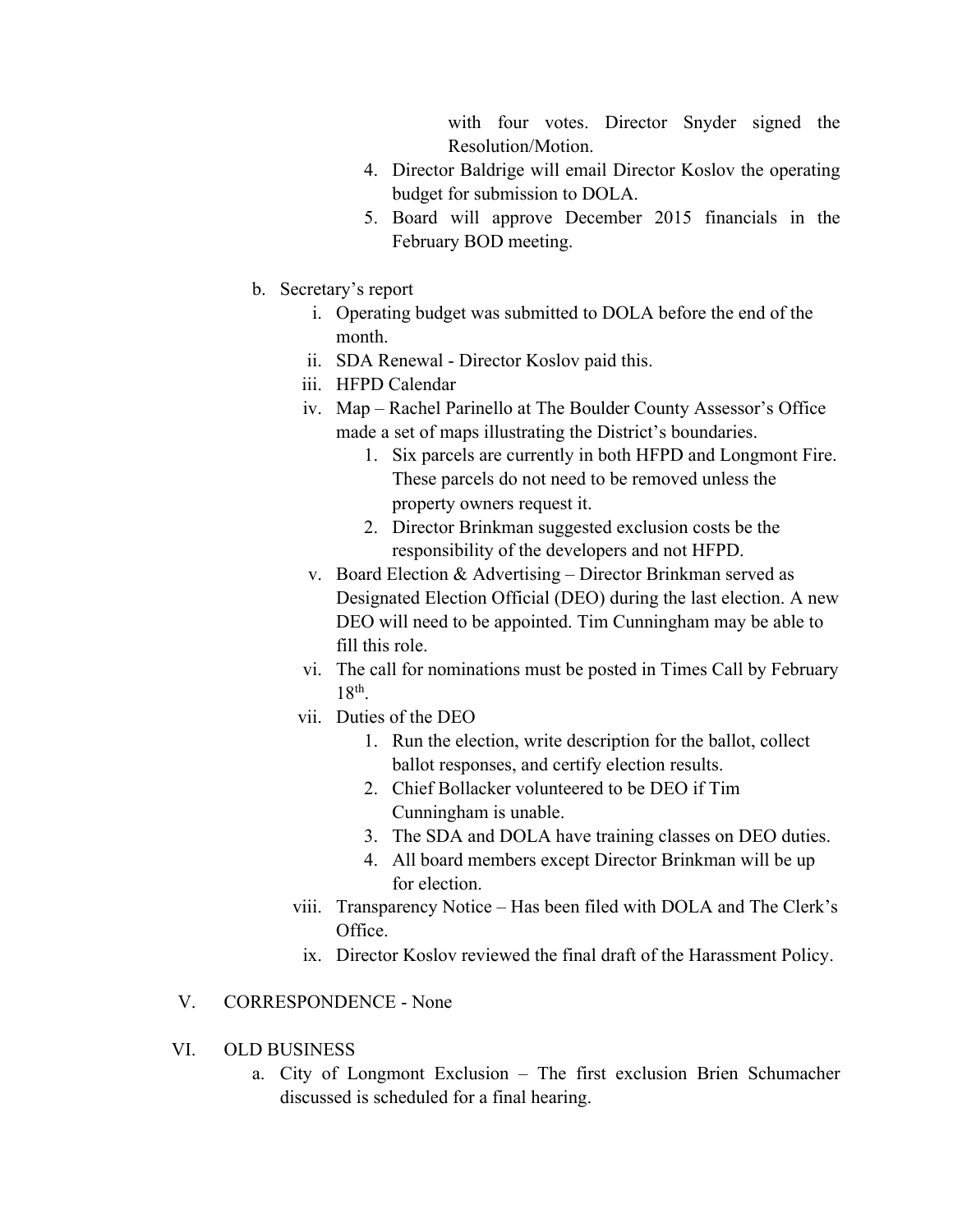- b. Diversity and Harassment Policy and Training Chief Bollacker finalized the written document with the board's comments. He will distribute to the entire department and collect acknowledgment sheets.
	- i. Director Brinkman moved to approve the written document. Motion seconded by Director Koslov, and it passed unanimously at 8:25pm.
	- ii. Chief Bollacker created a form for Officers to record complaints brought to the department's attention. He will alter the form, to make it a form that the complainant will fill out. This form will record the incident in the complainant's own words.
	- iii. Chief Bollacker is exploring classroom training options.
- c. Insurance: Chief Bollacker and Director Beeman to meet with Agent The meeting will be rescheduled due to weather. Policy renewal June 2016.
- d. ESCI Report ESCI is correcting and finalizing the document and will send it to the board shortly. An education piece explaining acronyms and language will be included.
- e. Reviewed the Proposed Boulder County HazMat Authority Budget Theory
	- i. Report has inaccurate information for population and assessed value.
		- 1. HFPD has roughly 4,000 residents but report states 750 residents.
		- 2. Uses the assessed value from 2013.

# VII. FIRE CHIEF'S REPORT

- a. There were 11 total calls in December
	- i. Accident, Auto 4, Medical 5, Fire Alarm 1, Grass Fire 1
- b. There were 74 total training hours in December
	- i. Firefighter Training 18 Hours, Medical Training 21 Hours, Haz Mat Training - 2.5, Rescue Training - 11.5, Driver/Operator Training  $-1$ , Officer Training  $-20$
- c. New Brush truck, Truck Committee met Monday and finalized a few items for the specs. Specs sent out and awaiting for quotes.
- d. 2802 OOS. Will never return to service. Director Koslov moved to sell it at auction. Director Baldrige seconded, and it passed unanimously at 8:56pm with an amendment to remove the memorial plaque before auction.
- e. ISO Review complete, Official report will be 4-6 months out
- f. Efforts to improve Incident Reporting, a little head way still looking at options.
- g. Annual Pancake Dinner coming up on February 27th
- h. Apparatus bay lighting, Lights have been ordered, as soon as they receive payment they will ship lights and we will have them installed.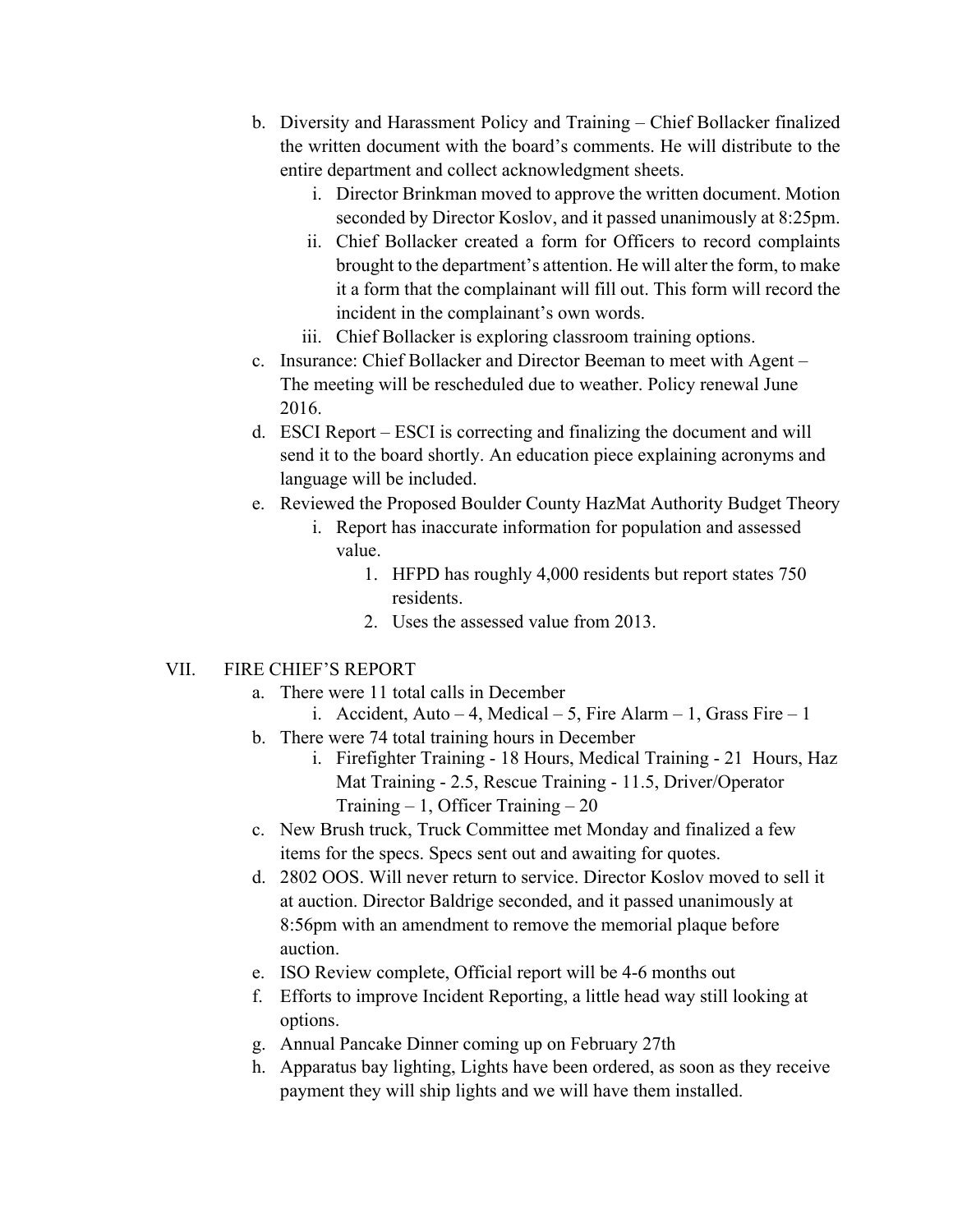- i. Upcoming Fire Academy 3 FF for Firefighter 1 Academy and 1 for Firefighter 2 Academy.
- j. The 2015 Safety Grant has been submitted for reimbursement and as of today was forwarded from their Grants Manager to their Finance Team for check to cut.
- k. Applied for a \$100,000 grant through the State for SCBA's, working on grant for Volunteer Firefighter Assistance Grant due at the end of the month.
- l. New Display case to show off some of the history
- m. New Driver Operator Program

## VIII. NEW BUSINESS

- a. City/HFPD Overlap Map Discussed earlier in the Secretary's Report
- IX. AUDIENCE BUSINESS None
- X. DEEP DIVE Capital needs, next five years
	- a. HFPD Future
		- i. Standard of Service Goals: response time, capacity/capability
			- 1. Fire Suppression: Defensive/Offensive equipment currently meets needs.
			- 2. EMS: ALS/BLS, Transport primarily a BLS department.
			- 3. Rescue: Extrication; Ice; Water: Surface, Sub Surface, Fast; Collapse; High/Low Angle; Search
				- a. HFPD has basic vehicle extrication equipment. Not adequate for larger farm equipment extrication.
			- 4. Haz-Mat: Awareness, Operations, Tech, Command
				- a. Department has 22 volunteers that are ops level training for Haz Mat. Department has adequate equipment for Ops level Haz Mat calls.
			- 5. Majority of calls are medical. Department has appropriate equipment for the medical calls received.
			- 6. Closer ambulance station discussed.
				- a. Discussion on approaching AMR regarding a closer ambulance station opened. Current Ambulance is coming from Boulder Rural Fire Station 1.
	- b. Mill Levy Increase
		- i. Chief Bollacker recommends a 5 mill increase to replace trucks and make improvement to the station.
			- 1. He suggested a staggered approach. First year 3 mill, second 1 million, and third year 1 mill increase.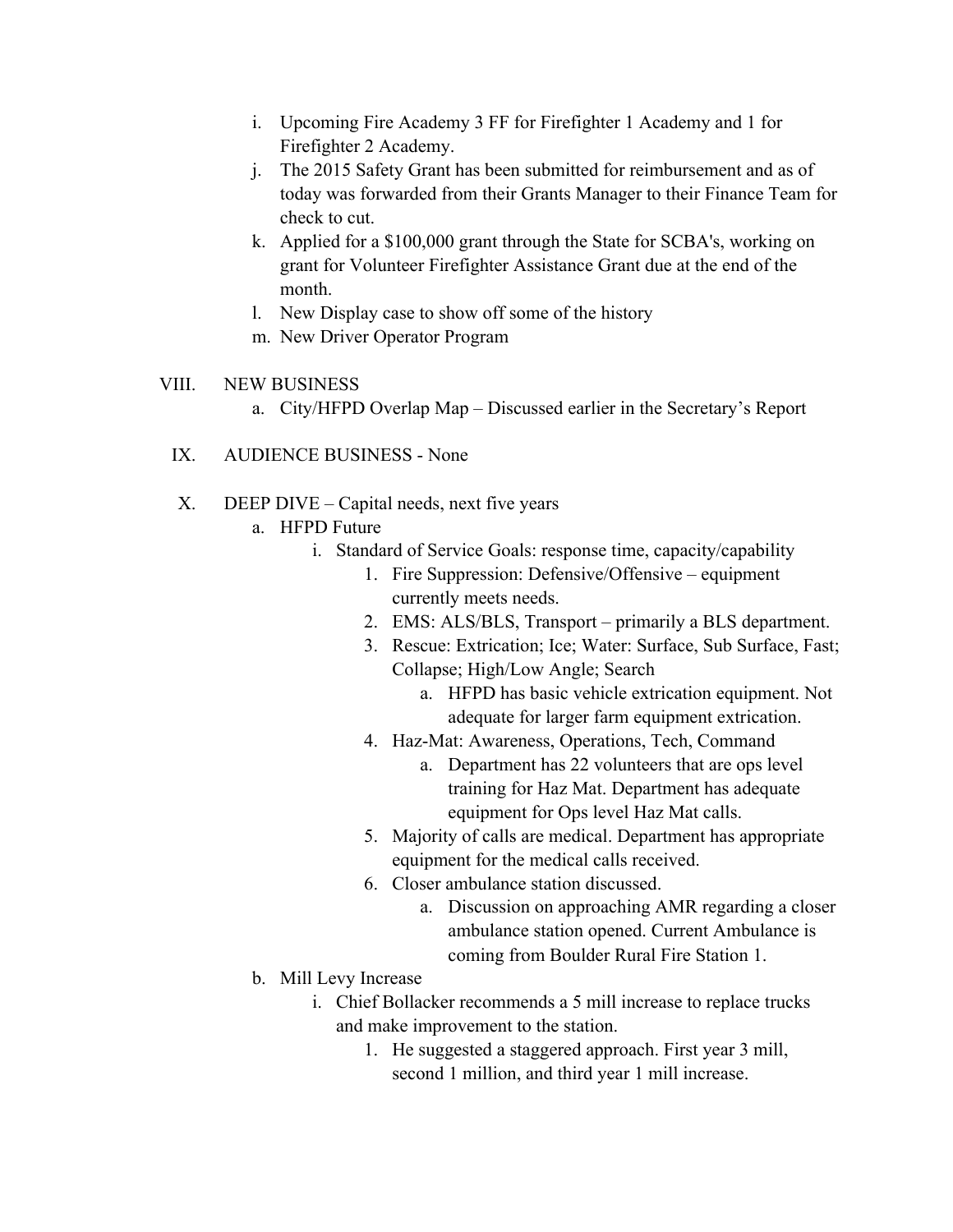- 2. Ten year replacement of apparatus, requires \$2,062,000 in the next ten years.
- ii. Directors Koslov and Snyder suggested a special meeting/work session be held to discuss in more detail.
	- 1. The board will meet again January  $31<sup>st</sup>$  at 1:00pm. Director Snyder will compile an agenda. The additional discussion will include;
		- a. Staff: Administrative, first responders;
		- b. Training: contract instructors; off-site courses; simulators;
		- c. Equipment: trucks, cars, hose, water appliances, forcible entry, extrication, SCBA, breathing air compressor, fitness equipment, office, software we need \$1,105,000 to replace equipment in the next five years.
		- d. Facilities: additional station; addition to main station; furniture
		- e. How do we pay for it
			- i. Increase Operating Budget
			- ii. Bond Election
			- iii. Lease Purchase
			- iv. Shared Resources
- XI. ADJOURNMENT Director Baldrige moved to adjourn. Director Koslov seconded and it passed unanimously at 10:15pm.

#### **Director Tasks**

Everyone

- None

Steve

- None